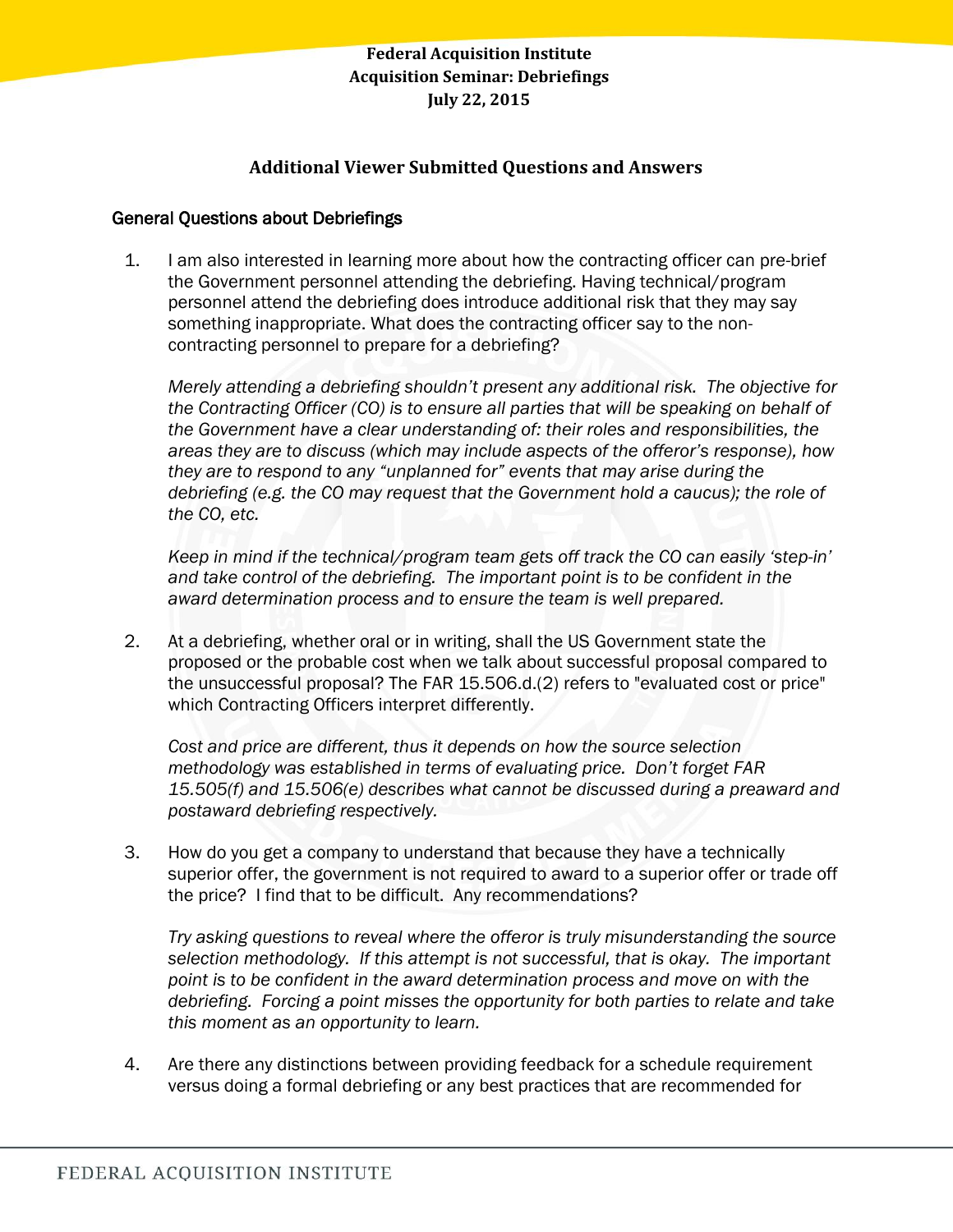schedule feedback? Often Contracting Officers do not want to do "debriefings" for schedule orders since technically they are not required to.

*As Slide 12 of the presentation highlights, FAR 8.4 acquisitions allow for Explanations which are not Debriefings. The keys for successful debriefings mentioned on slides 10 & 11 can readily apply to providing successful Explanations as well.*

5. Is it appropriate protocol to tell an unsuccessful offeror the government will go back and re-look at a particular area and get back with them? What if the government discovers a mistake that could change the award decision?

*As shown in the BelAir mock debriefing, the Contracting Officer made a determination to tell the unsuccessful offeror the Government will go back and relook at a particular area and get back with them. Altogether, the Contracting Officer has to appraise the situation (i.e. each acquisition and debriefing is unique) and determine whether or not such action is in the best interest of the Government as well as clearly convey the Government"s reason for any such re-look.*

*If a mistake is discovered that will change the award decision then the Contracting Officer needs to seek Legal counsel direction on how best to proceed.*

6. Why will you give the script from the debriefing? Wouldn't this be considered as providing a written debrief in addition to the oral debrief just provided?

*Having a record of the debriefing is a best practice as it documents the contract file concerning the topics/items discussed during the debriefing. Also, providing a*  follow-up letter to the offeror after the debriefing is good practice as it reaffirms the *completion of the debriefing.* 

*FAR 15.505(c) & (d) and 15.506(b) & (c) discuss the authority of the contracting officer in determining the best method for the debriefing.*

7. Can you bring your technical team with you to the debriefing to answer questions?

*FAR 15.505(c) & (d) and 15.506(b) & (c) discuss the authority of the contracting officer in determining the best method for the debriefing.* 

*A good practice for ensuring not just the entire Government debriefing team, but specifically the technical team, clearly understands their roles and responsibilities is to conduct mock-debriefings.* 

8. Does a debriefing proceed a protest or can they jump straight to a protest?

*Yes, an offeror can protest regardless if they received a debriefing.*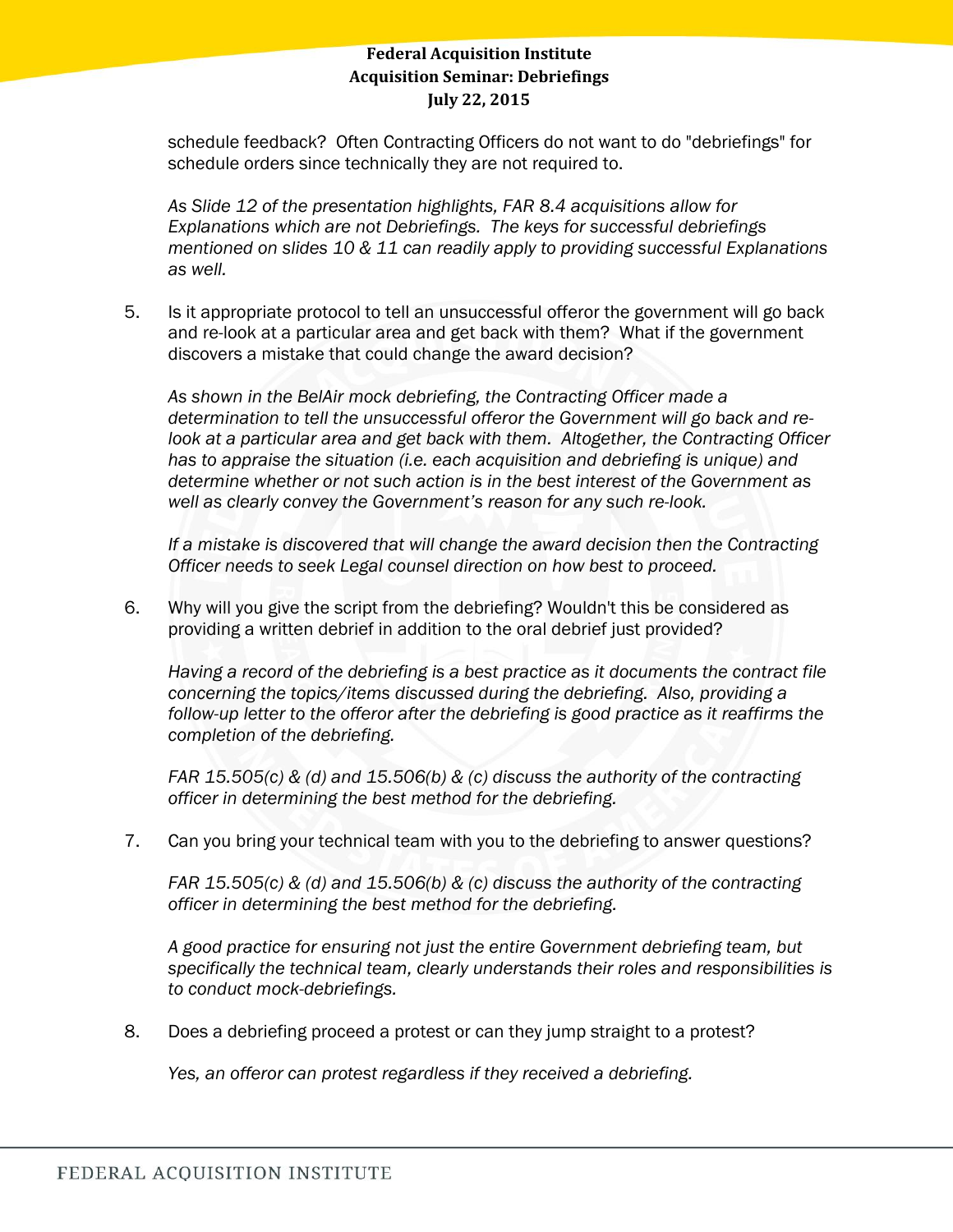9. Shouldn't there in the debriefing session be an arbitrator who is objective and one who is neither on the government or on the contractor side?

*Arbitration is different from Debriefing. The primary purpose of conducting a debriefing is to inform the unsuccessful vendor (see FAR 15.505(e) and 15.506(d) for the types of information that the Government can provide).* 

10. Where in the FAR are the required items to be covered in a debrief to make it "FAR compliant"?

Information on debriefings can be found in FAR 15.505 Preaward debriefing of *offerors and 15.506 Postaward debriefing of offerors*

11. Would it be useful to advise the vendor of the rating terminology from the government view have been useful to have all on same page.

*Based on the circumstances of the acquisition, it might be worthwhile for both parties to spend some time discussing the evaluation methodology.* 

*A good practice for the offeror requesting the debriefing is to include within their debriefing request the specific topics they would like to learn about or discuss with the Contracting Officer. This enables the debriefing to be focused on those topics that are considered important to each party involved. Remember debriefings require both time and resources by both the Government and the offeror, thus use the time wisely.*

12. How long does a debriefing usually take?

*The length of a debriefing varies based on the complexity of the procurement, the types and number of questions that the offeror may have, and the availability of both parties.* 

13. It seems to me that when industry brings an attorney to the debrief, they are in fact looking to poke holes in the evaluation. Why otherwise would industry bring an attorney to the session?

*Yes, having an attorney present may impact a Contracting Officer"s approach to the debriefing. However, the Contracting Officer needs to understand the broader picture; thereby be capable of assessing and appropriately adapting to the circumstances/ information at hand and not unnecessarily jumping to conclusions just because an attorney is attending the debriefing. In general, if an attorney attends a debriefing then the CO should ensure the Government"s legal counsel is in attendance as well. Also, if one is truly curious as to why they are requesting to bring an attorney to the debriefing, then ask them.*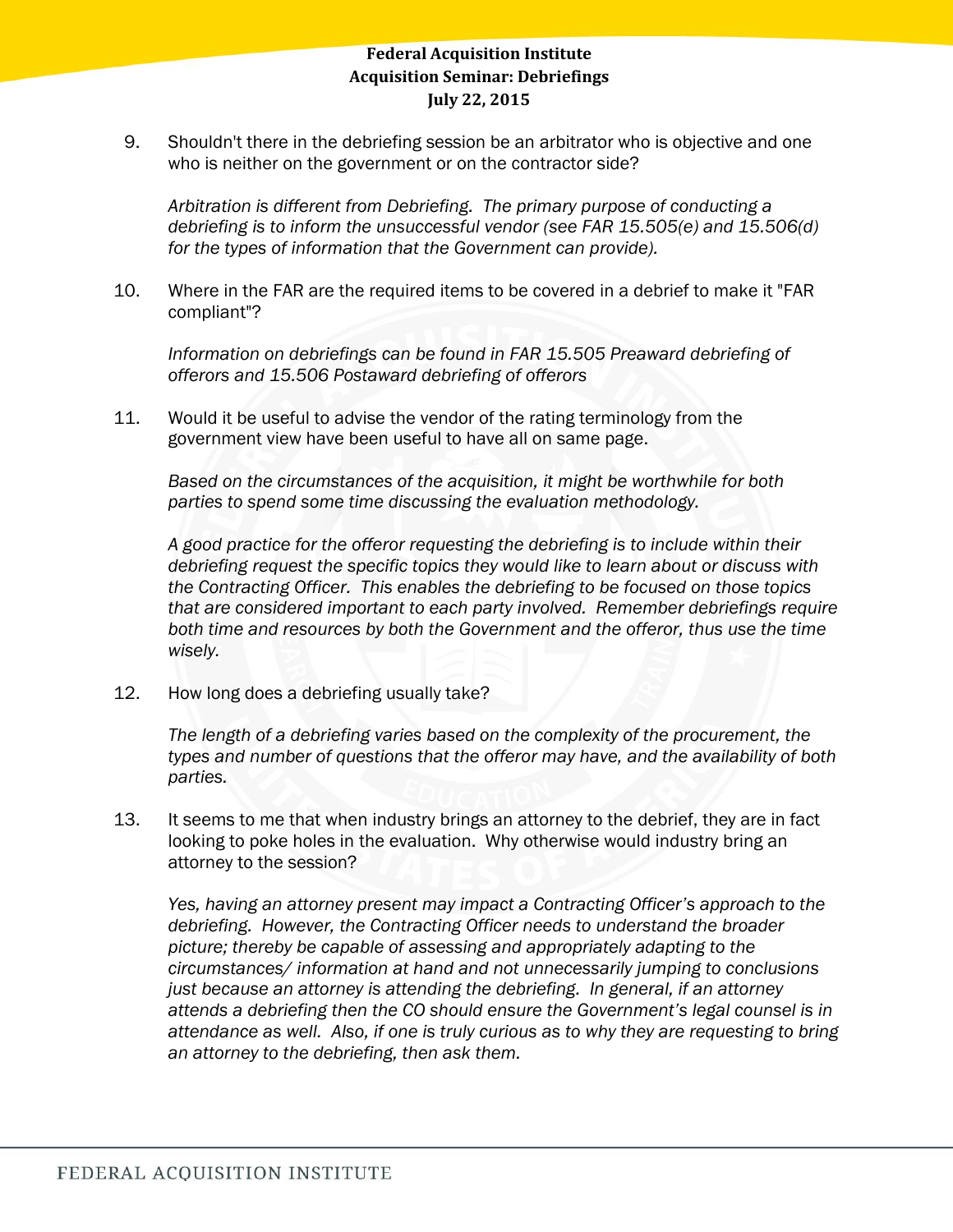#### Specific Questions about the Mock Role Play

14. How does this point-by-point discussion of the contractor's weaknesses not open the agency to risk of "misspeaking" (as was stated) and that being used as a basis for protest. Why wouldn't a general summary of the weaknesses suffice with perhaps a few examples given by the government (e.g. referencing page numbers of the proposal)?

*The more clarity companies have about their weaknesses the better they will be the next time they compete for a Federal opportunity. It is our duty as Federal officials to give honest and thoughtful feedback. As a whole industry feedback has indicated that they are more likely to protest when they do not understand their weaknesses to get clarity on why they lost.* 

15. In this debriefing, the Contracting Officer leads and directs all of the statements made by the Agency panel. I noticed that the Technical Evaluation Panel member wanted to make a remark at one point and the Contracting Officer cut him off and never got back to him. Should the members of the Agency debriefing panel only speak when the Contracting Officer indicates that they should?

*Each CO and agency has an approach to dealing with debriefings. In this case the CO decided to control all communications with industry. However, agencies that are buying highly technical items may determine that it is in their best interest to let the requirements official speak directly with the offeror.* 

16. Based on the discussion and the information provided by the vendor, can the vendor request a revaluation for the technical proposal? If yes, does the CO have to reevaluate the proposals from other vendors too?

*Yes, an offeror can request a revaluation of proposals, which is exactly what the unsuccessful offeror did in the BelAir mock debriefing. Ultimately, such requests are up to the CO to respond to. As mentioned one of the best practices in preparing for a debriefing is to consider the types of questions an offeror might ask, which might include this.* 

17. Would the Contracting Officer who is leading the debriefing ever consider caucusing with other members of the debriefing panel to get their input?

*Yes, this is a fabulous suggestion and a tool that the CO can use to effectively lead debriefing efforts.* 

18. What added complexities, if any, would you have expected had this mock debriefing been conducted over the phone?

*That is a great question. Phone debriefs make the engagement less personable.*